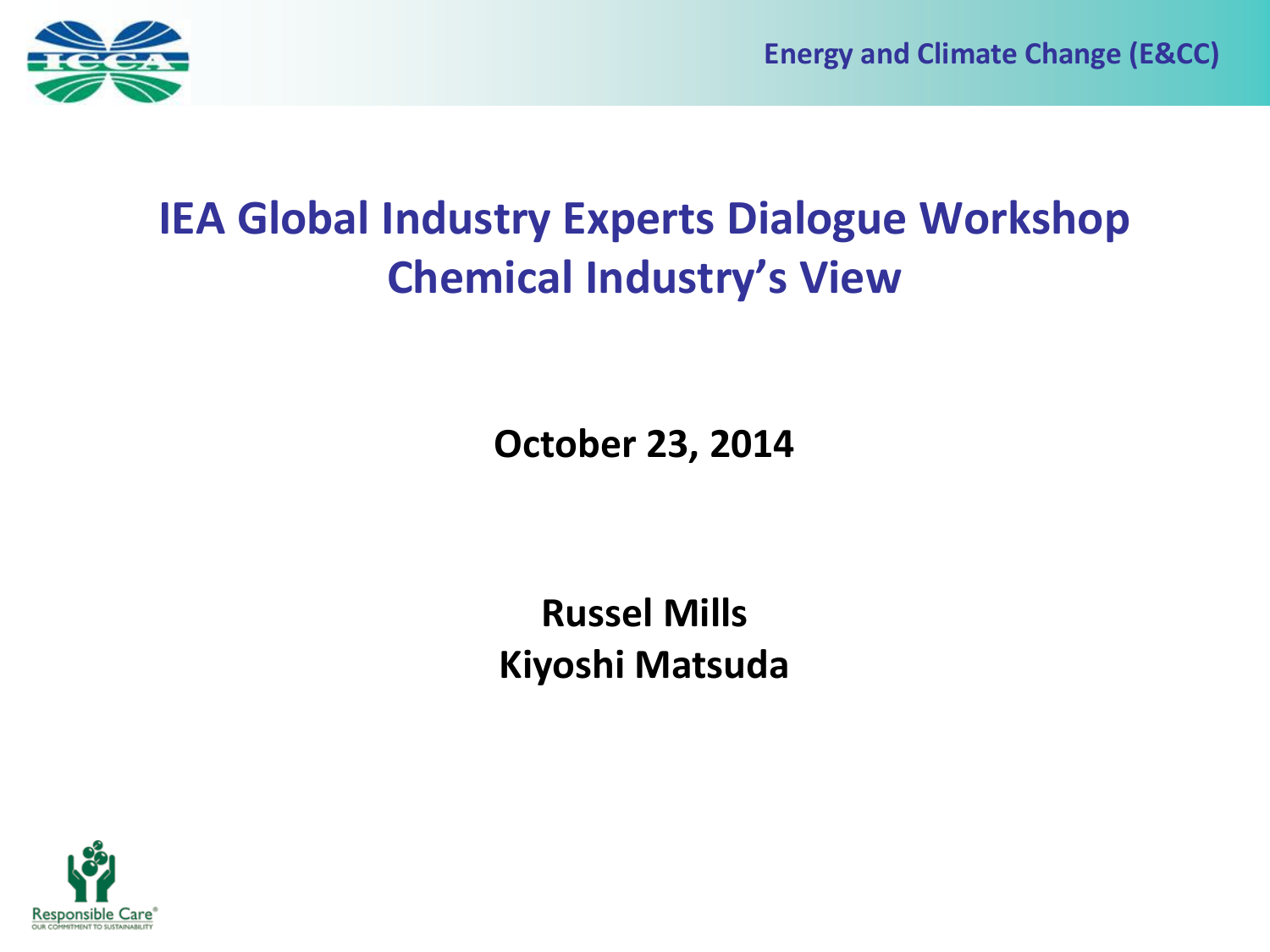

2

## **Chemical Industry and "Energy & Climate Change"**

#### *Chemical Industry's Footprint (IEA ETP 2012)*

- Energy Demand: 15 EJ/y (excl. feedstock), 42 EJ/y (incl. feedstock)
- CO2 Emission: 1.5 Gton (5.5% of global energy-related CO2 emissions)
- If the world pursues the 6DS IEA scenario, CO2 Emission could increase to 3.0 Gton by 2050

#### *ICCA's position on energy & climate change*

- Recognize itself as a large energy user, but a even larger solutions provider
- Strongly advocate energy efficiency and emissions reduction at own sites
- Extend capability of energy efficiency and GHG emissions reduction along value chains

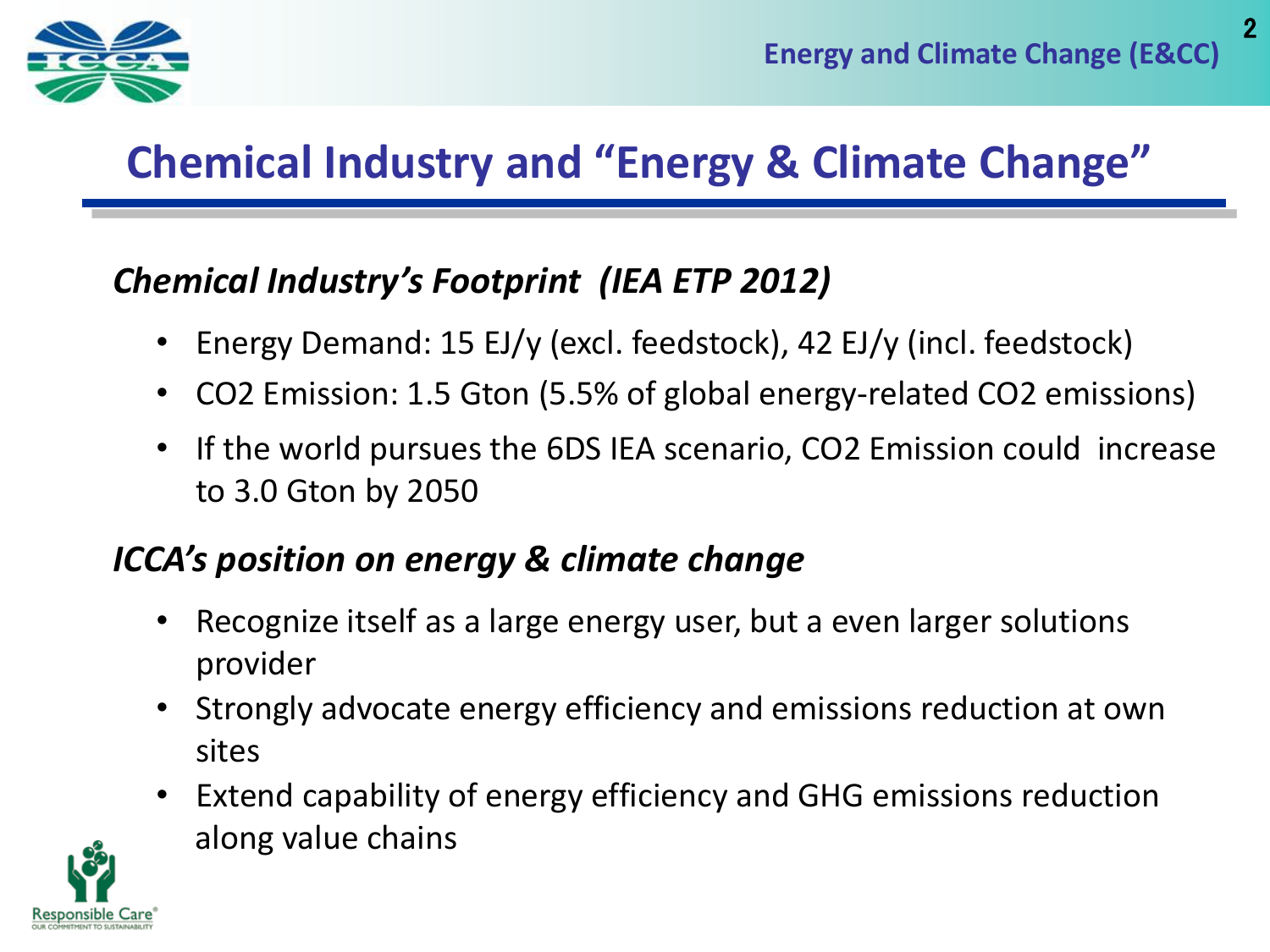

Responsible Care<sup>®</sup>

### **Chemical Industry's Initiative on Energy & Climate -1**

#### *Catalysis Technology Roadmaps (IEA, DECHEMA, ICCA 2013)*

- 0.85 Gton CO2 emission reduction in BPT optimistic scenario
- 1.0 Gton CO2 emission reduction in emerging technology scenario





Industry via Catalytic Processes, IEA, DECHEMA, ICCA, 2012)

(Energy and GHG Reductions in the Chemical (Source: Energy Technology Perspectives, IEA 2012)

3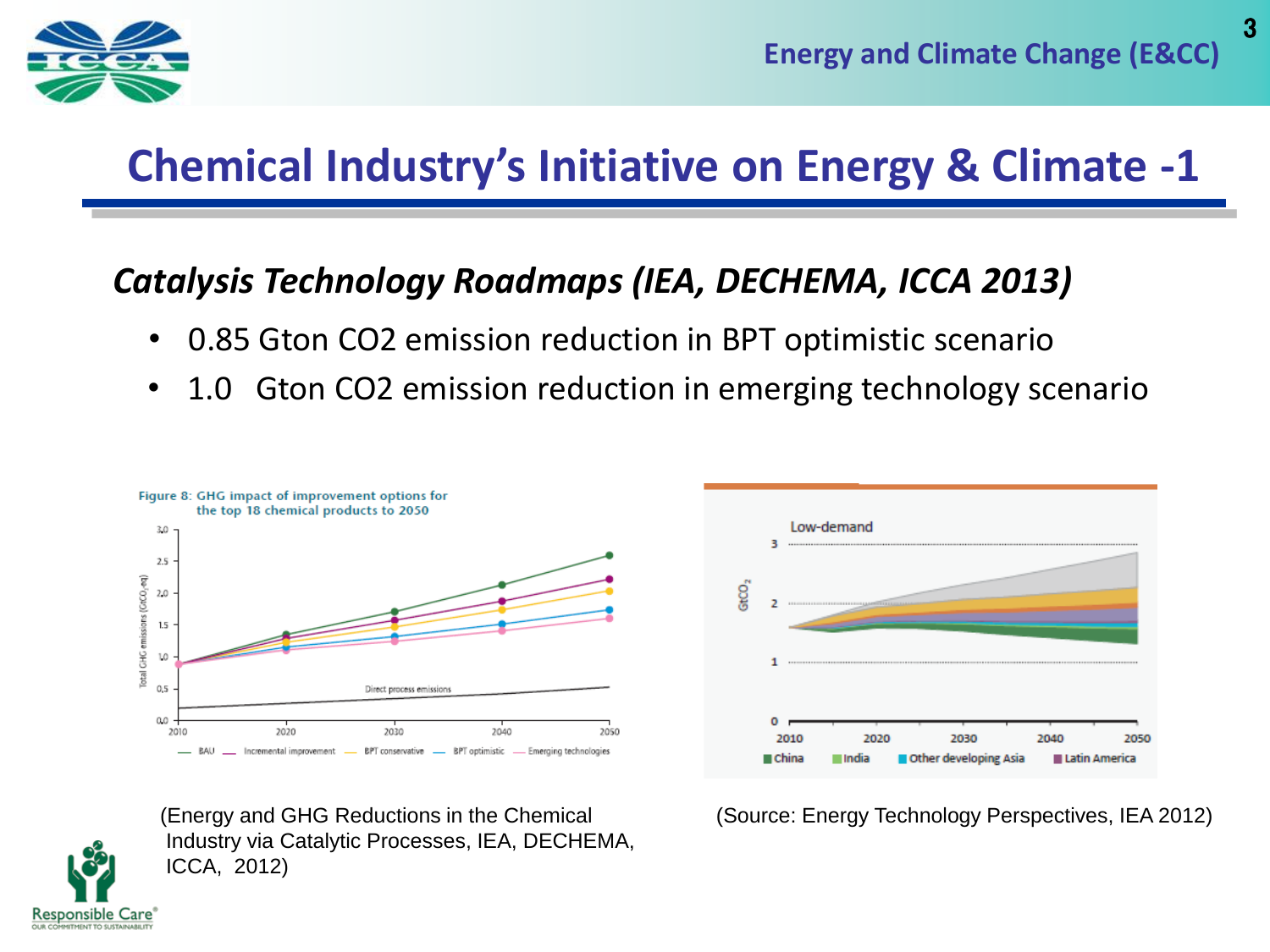

4

## **Chemical Industry's Initiative on Energy & Climate -2**

#### *cLCA (carbon-Life Cycle Analysis) Guidelines (ICCA, WBCSD 2013)*

- Practical guidelines to increase consistency and transparency in assessment of the "avoided emissions"
- Five (5) case studies shown in the guidelines
- Life cycle approach elucidates GHG reduction opportunities along the life cycle of products





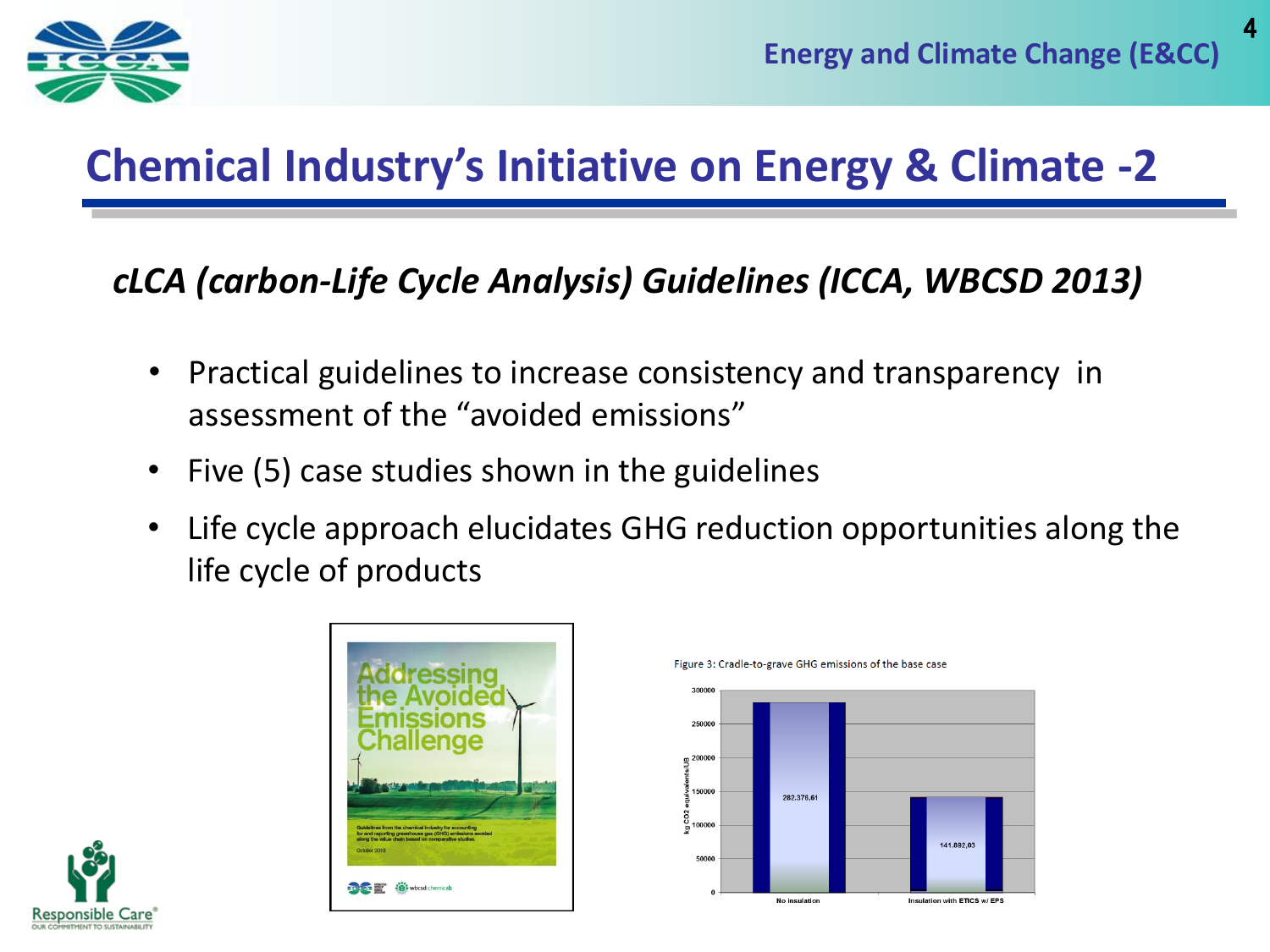

### **Industrial Technology Innovation in Catalysis Roadmap**

#### *Emerging Technologies*

- Olefin cracking via **catalytic cracking of naphtha**
- Olefin production via **MTO (Methanol to Olefin)**
- Propylene peroxide via **HPPO** process (now commercialized)

### *Game-Changing Technologies*

- Ammonia and methanol production using **renewable hydrogen**
- Olefin production using **biomass** as feedstock

### *Policies for Closing the Gaps*

• Policies to encourage developments in positive game-changers, and incentives to move away from more carbon intensive options (e.g., CTO process)